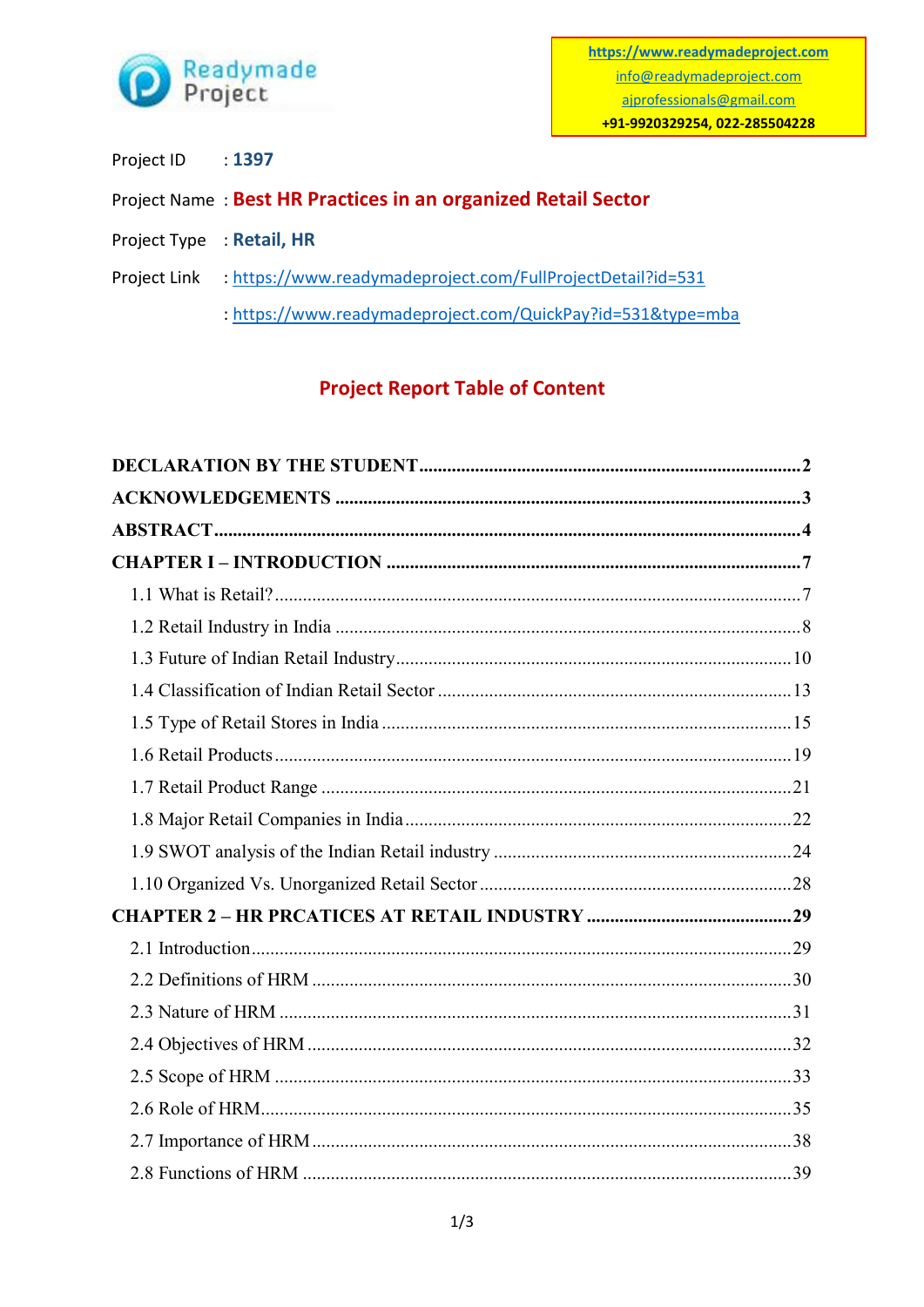| <b>CHAPTER V - CASE STUDY: HR PRACTICES AT BIG BAZAAR56</b> |  |
|-------------------------------------------------------------|--|
|                                                             |  |
|                                                             |  |
|                                                             |  |
|                                                             |  |
|                                                             |  |
|                                                             |  |
|                                                             |  |
|                                                             |  |
|                                                             |  |